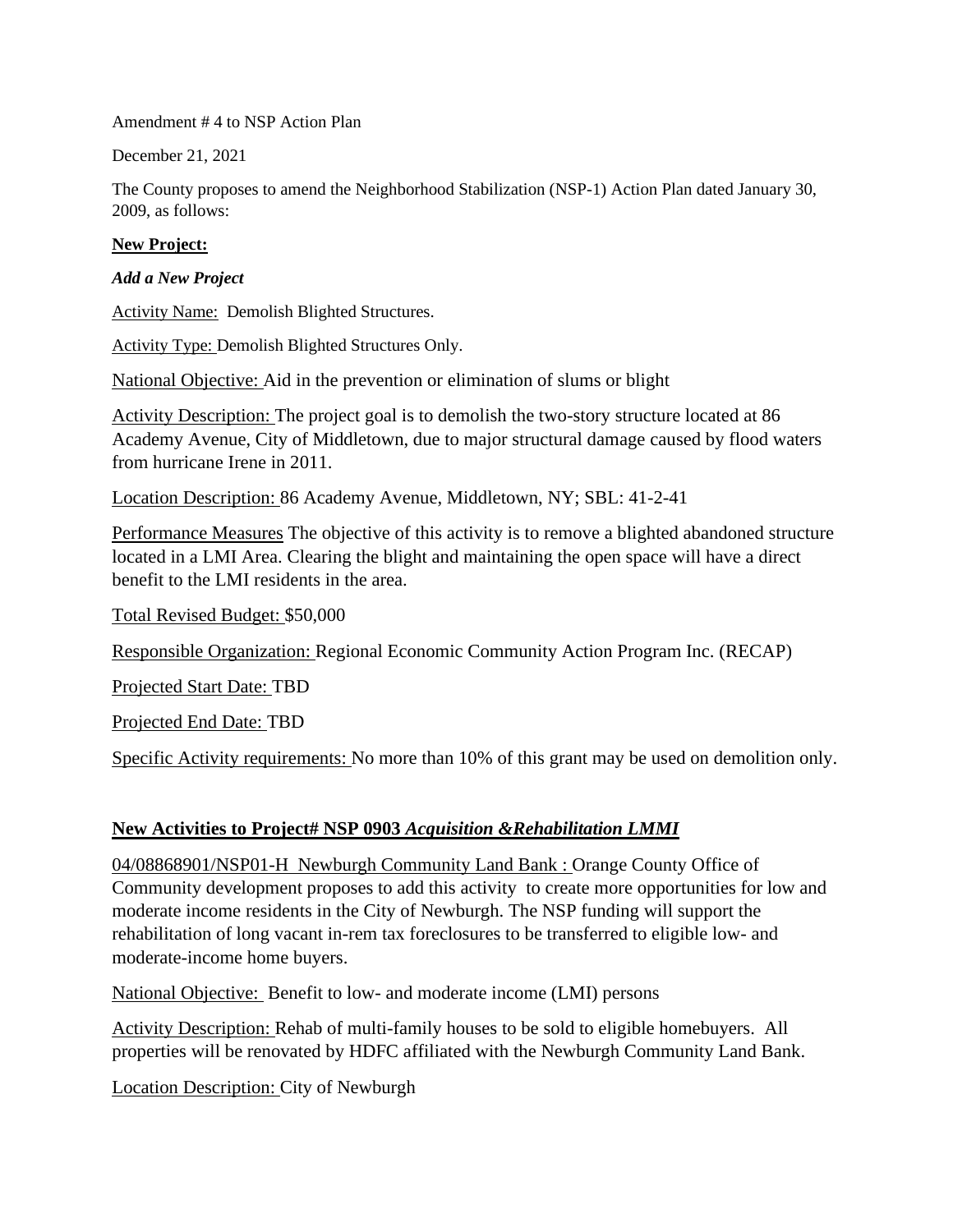Performance Measures: 6 Housing units Responsible Organization: Orange County Projected Start Date: TBD

Projected End Date: TBD

04/08868901/NSP01-I 2022 Habitat for Humanity Greater Newburgh: Orange County Office of Community development proposes to add this activity to create more opportunities for low and moderate income residents in the City of Newburgh. The NSP funding will support the rehabilitation of long vacant in-rem tax foreclosures to be transferred to eligible low- and moderate-income home buyers.

# **Total Revised Budget for project #** *NSP 0903 Acquisition &Rehabilitation LMMI* :

Unspent fund from closed activities in the amount of \$617,811 was budgeted to this project for the new activities mentioned above. Making the total ;budget for this project : \$1,643,062.78. (total drawn from this project: \$1,025,251.78).

# **Amendments to Activity Budgets:**

*04/08868901/NSP1-C Administration:* Budget increased from \$216,374 to \$262,723.42 to reflect 10% of receipted Program Income from Sale proceeds. This funding will be drawn for administrative costs associated with the continuation of the NSP program in 2022. The total amount remaining to draw for administrative expenses is: \$46,349.42

Activity Description: Administration

Total Revised Budget: \$262,723.42

04/08868901/NSP01-E Acquisition & Rehabilitation LMMI: RECAP, Habitat For Humanity, Housing Partnership Development Corp.

National Objective: Benefit to low- and moderate income (LMI) persons

Activity Description: Acquisition and Rehab of single-family houses to be sold to eligible homebuyers. All properties will be acquired and developed by the OCHDFC and their nonprofit partner, RECAP.

Location Description: Orange County, NY

Performance Measures: 3 Single Family Units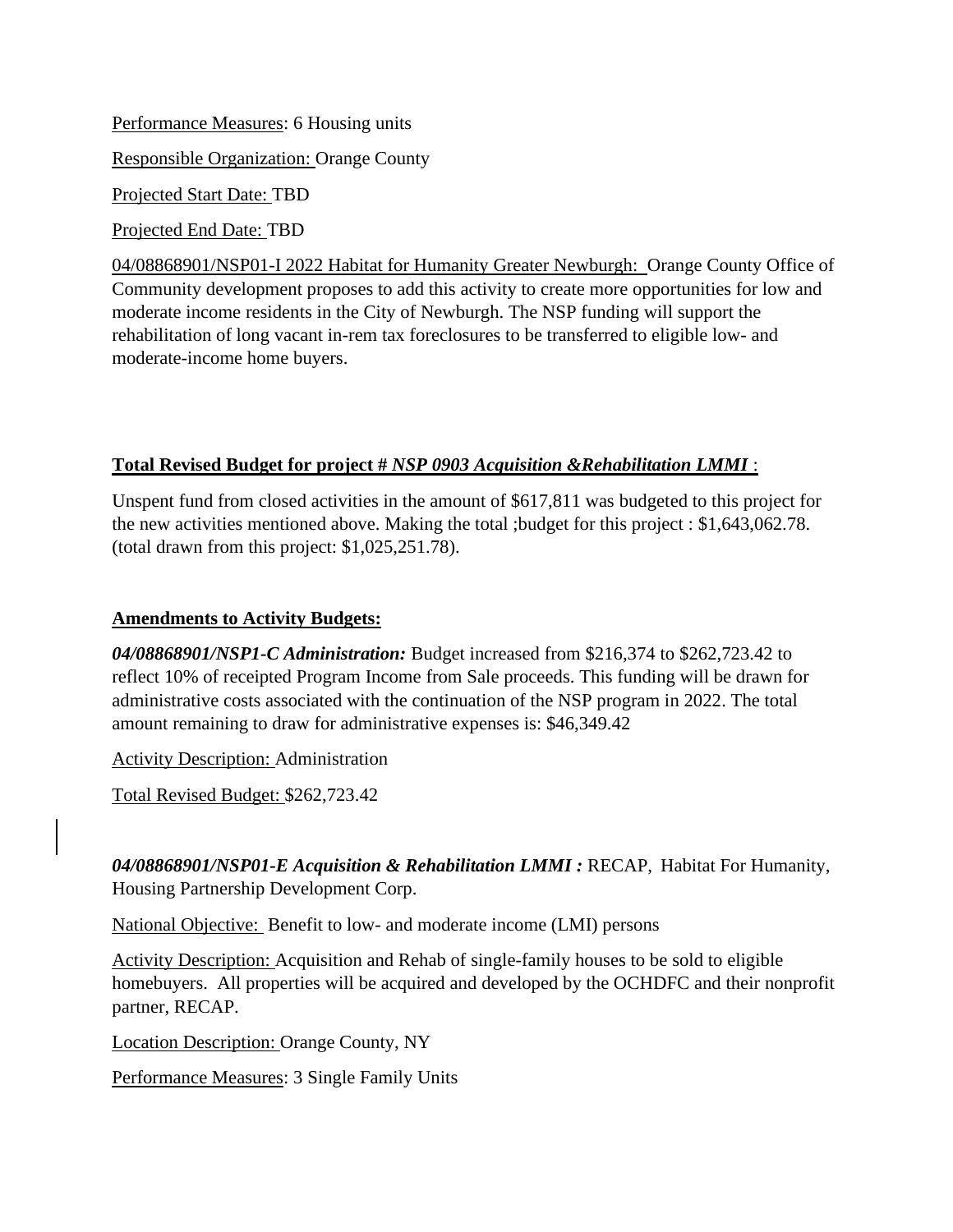Budget: \$613,534.14 Total Revised Budget: \$573,084.99 Responsible Organization: RECAP Projected Start Date: 06/29/2010 Projected End Date: 06/30/2013

# *04/08868901/NSP01-F NSP0903 / Acquisition & Rehabilitation LMMI*

National Objective: LH25: Funds targeted for housing for households whose incomes are at or under 50% Area Median Income.

Activity Description: Rehab of a single family home to be sold to an eligible homebuyer. The property was acquired and will be developed by Habitat for Humanity.

Location Description: City of Newburgh, Orange County, NY

Performance Measures: 1 Single Family Unit

Budget: \$126,572.60

Total Revised Budget: \$103,715.84

Responsible Organization: Habitat for Humanity Greater Newburgh

Projected Start Date: 06/29/2010

Projected End Date: 06/30/2013

# *04/08868901/NSP01-G NSP0903 / Acquisition & Rehabilitation LMMI*

National Objective: LMMI: Low-, Moderate- and Middle-Income National Objective for NSP Only

Activity Description: Acquisition and Rehab of single-family houses to be sold to eligible homebuyers. All properties will be acquired and developed by the OCHDFC and their nonprofit partner, Housing Partnership Development Corp.

Location Description: Orange County, NY Performance Measures: 2 Single family Units Budget: \$385,817.61 Total Revised Budget: \$348,450.95